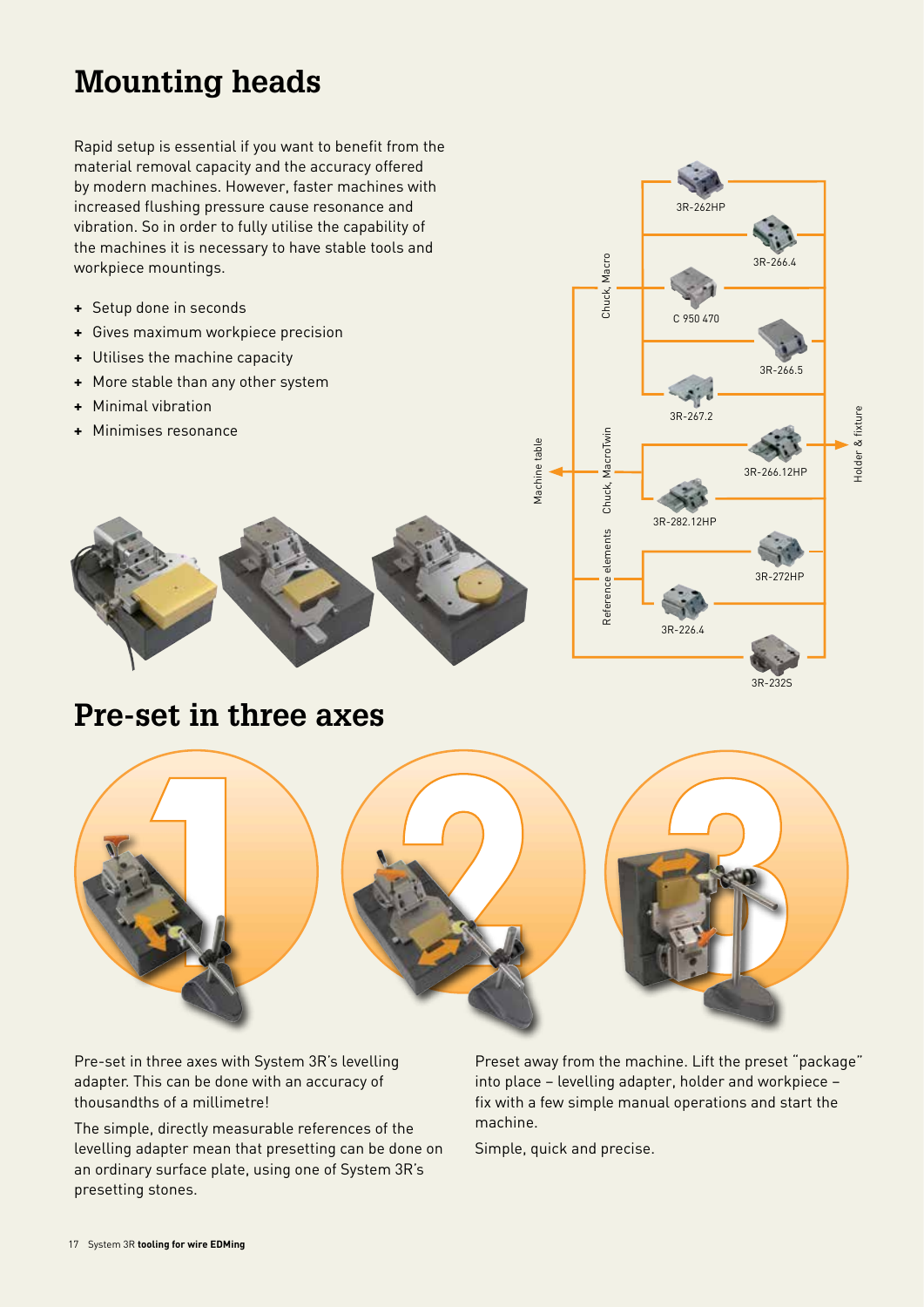### Mounting heads

#### **Levelling adapter, WEDM, 3R-272HP**

For manual mounting of SuperVice, a holder or a fixture in the WEDM system.

Note: All holders including HP can be mounted. Also fits the ICS system if the clamping jaw (17850-00) is changed.

- Adjustable in three axes
- Recommended maximum load 15 kg
- Weight 3.1 kg.



#### **Levelling adapter, Macro , 3R-262HP**

For mounting SuperVice, a holder or a fixture in the Macro system.

Note: All holders including HP can be mounted.

- Adjustable in three axes
- Recommended maximum load 15 kg
- Adapted for automatic changing
- Ready for code carrier
- Weight 3.1 kg.

 $\checkmark$ 





#### **Fixed mounting head, WEDM, 3R-226.4**

For manual mounting of SuperVice, a holder or a fixture in the WEDM system.

Note: All holders including HP can be mounted. Also fits the ICS system if the clamping jaw (17850-00) is changed.

- Recommended maximum load 15 kg
- Weight 3.1 kg.



#### **Fixed mounting head, Macro, 3R-266.4**

For manual mounting of SuperVice, a holder or a fixture in the Macro system.

Note: All holders including HP can be mounted.

- Recommended maximum load 15 kg
- Adapted for automatic changing
- Ready for code carrier
- Weight 3.1 kg.





#### **Fixed mounting head, Macro, 3R-266.5**

For mounting SuperVice, a holder or a fixture in the Macro system. Note: All holders including HP can be mounted.

- 
- Recommended maximum load 15 kg
- Adapted to automatic changing with 3R-WP1
- Ready for code carrier
- Weight 2 kg.



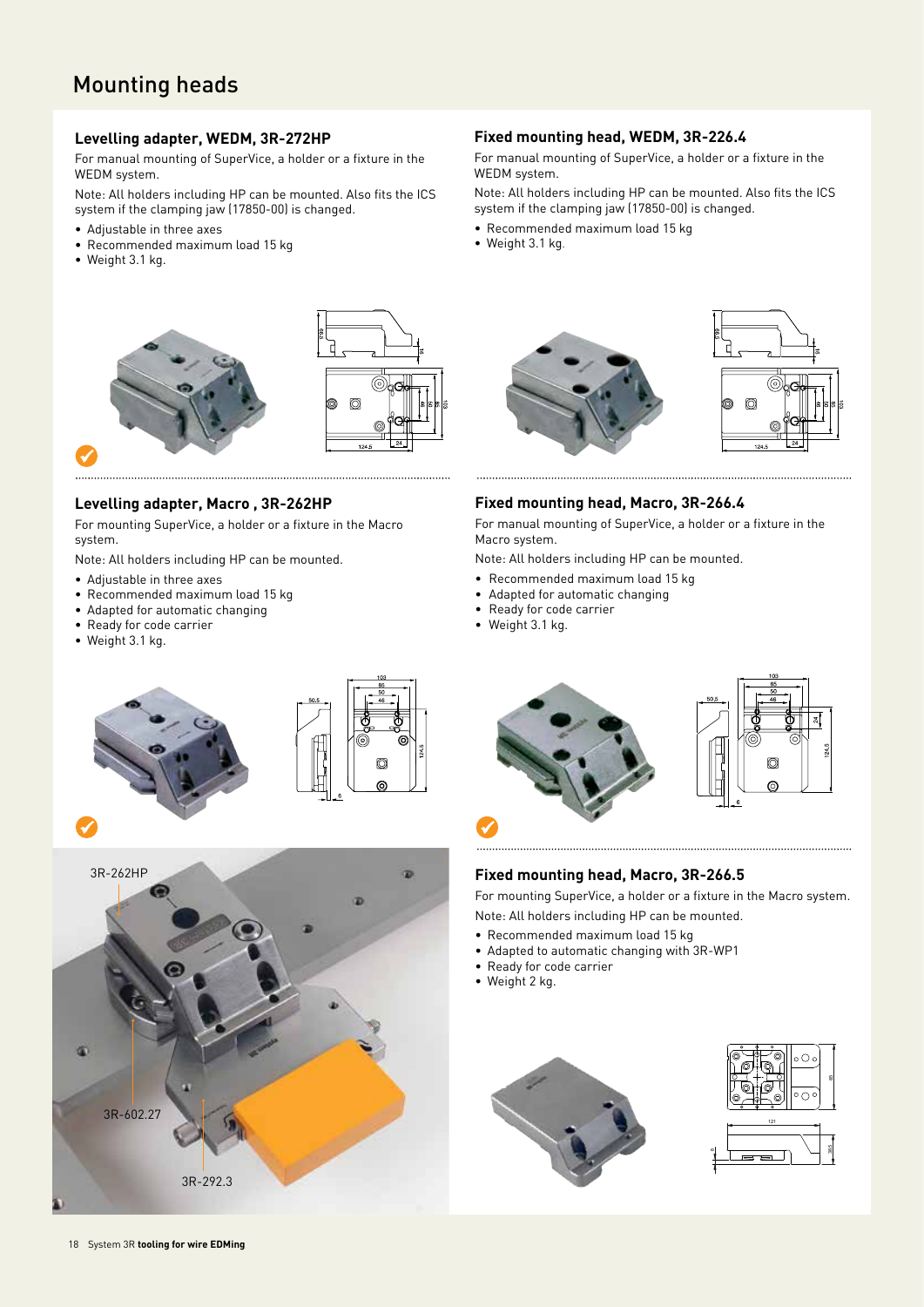#### **Levelling adapter, Magnum MacroTwin, 3R-282.12HP**

For mounting Magnum holders in the MacroTwin system.

- Note: All holders including HP can be mounted.
- Adjustable in three axes
- Recommended maximum load 15 kg
- Supplied with drawbars 3R-605.10 x2
- Adapted to automatic changing with 3R-W12-S
- Ready for code carrier
- Weight 4.2 kg.





53

4

9

ន

#### **Levelling adapter, 3R-232S**

For mounting SuperVice, a holder or a fixture directly on the machine table.

Note: All holders including HP can be mounted.

- Recommended maximum load 15 kg
- Adjustable in three axes when clamped in the machine.
- Weight 4.3 kg.

#### **Fixed mounting head, Magnum MacroTwin, 3R-266.12HP**

For manual mounting of Magnum holders in the MacroTwin system. Note: All holders including HP can be mounted.

- Recommended maximum load 15 kg
- Supplied with drawbar 3R-605.10 x2
- Can be adapted to automatic changing with 3R-W12-S
- Ready for code carrier
- Weight 4.2 kg.



#### **Unimatic Adapter SuperVice/Macro WEDM, C 950 480**

Adapter for System 3R clamping elements with adaptation height 15 / 25 mm; with Unimatic dovetail slide.

- Functional height Unimatic: 40 mm / SuperVice/Macro: 15 / 25 mm
- Adaptation to Unimatic system C 950 150 or C 950 170 SuperVice/Macro to all clamping elements with functional height 15 / 25 mm
- Weight 1.3 kg.







#### **Adapters**

For mounting ICS holders in WEDM, Macro and MacroTwin mounting heads.

#### **C 457 940**

- ICS A
- **C 457 960**
- ICS B
- **C 457 980**
- ICS C

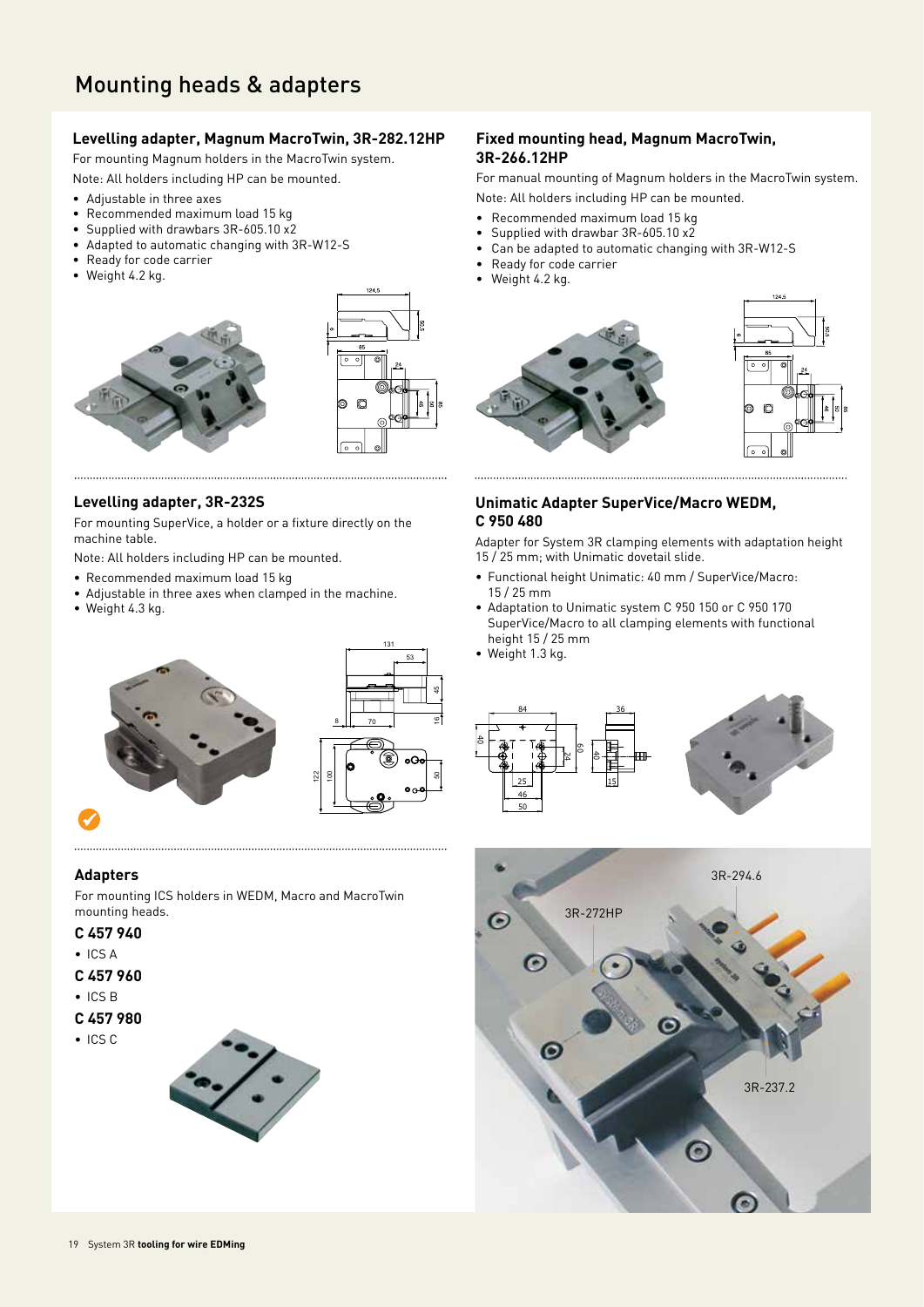### Mounting heads, adapters & User kits

#### **Adapter, C 950 280**

For mounting Unimatic holders in WEDM, Macro and MacroTwin mounting heads.









### **User kit, 3R-243.2-1**

| $3R-201J$   | Adapter 90°            | x1 |
|-------------|------------------------|----|
| 3R-204      | Height adapter         | x1 |
| 3R-602.27-1 | Manual chuck for Macro | x1 |
| 3R-605.27RS | Drawbar                | x1 |
| 3R-333-05   | Allen key, 5 mm        | x1 |